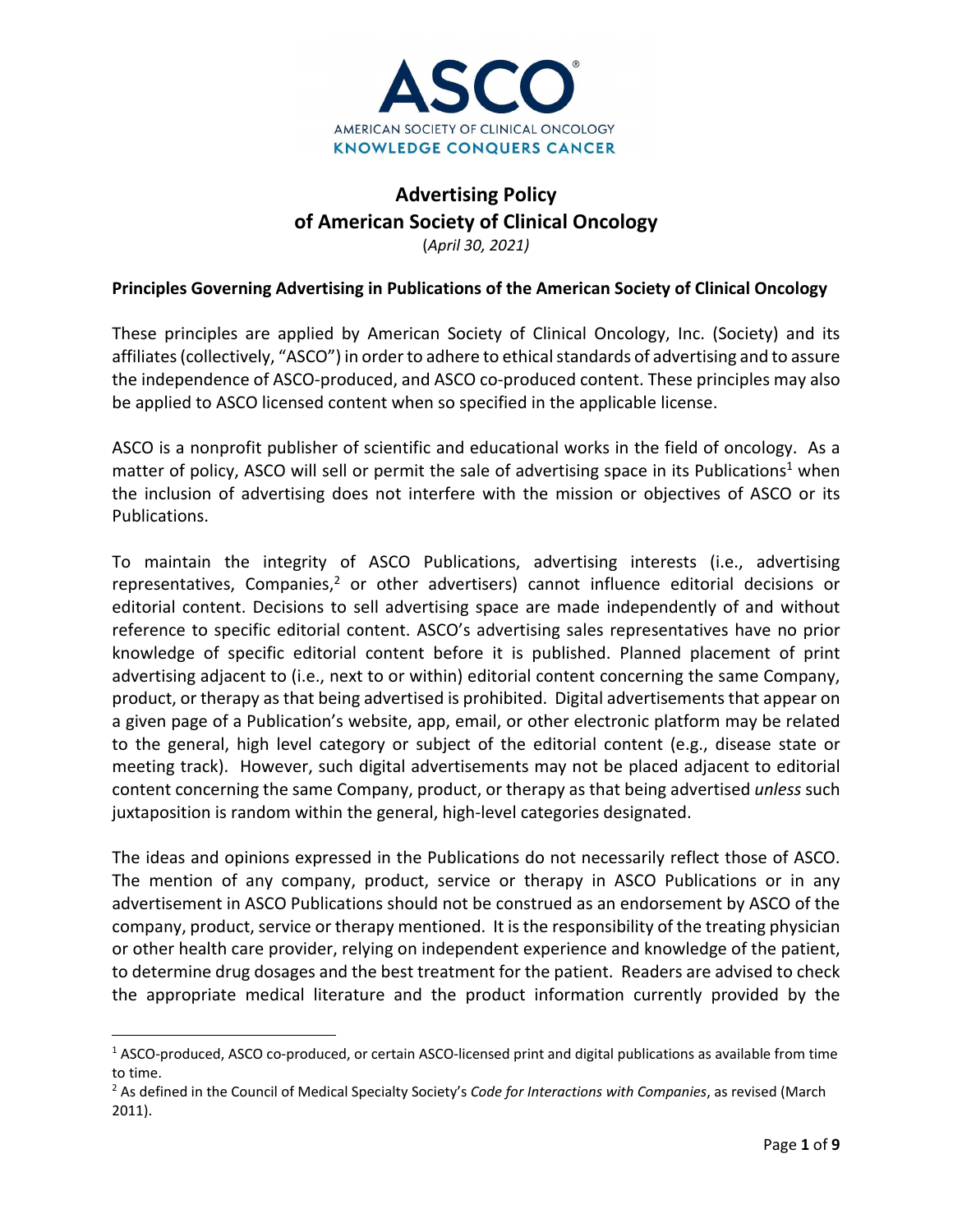manufacturer of each drug to be administered to verify approved uses; the dosage, method, and duration of administration; or contraindications. Readers are also encouraged to contact the manufacturer with questions about the features or limitations of any products. ASCO assumes no responsibility for any injury or damage to persons or property arising out of or related to any use of the material contained in its Publications or to any errors or omissions.

By submitting advertisements for consideration, all advertisers agree to these Principles Governing Advertising in Publications of the American Society of Clinical Oncology and all Rate Card provisions, as amended from time to time.

# **A. ASCO's Role and General Eligibility Requirements for Print and Digital Advertising**

- 1. **ASCO's Discretion to Accept or Decline Advertising:** ASCO, in its sole discretion, reserves the right to accept or reject any submitted advertisement or to discontinue publication of any previously accepted advertisement.
- 2. **ASCO Print Publications that Accept Ads:** *Journal of Clinical Oncology* (*JCO*)*, JCO: Oncology Practice* (*JCO OP*), *ASCO Connection* magazine*, ASCO Connection* special editions*, ASCO Daily News* print editions, the Annual Meeting3 City Map, the Door Drop Program and the Annual Meeting Exhibitor Directory accept display ads.
- 3. **ASCO Digital Publications that Accept Ads:** the *JCO* website, the *JCO: Oncology P*ractice website, the *JCO: Global Oncology* (JGO) website, the *JCO: Clinical Cancer Informatics (JCO:CCI)* website, the *JCO: Precision Oncology* (*JCO: PO*) website, *Oncology Career Center,* the *ASCO Connection* website, *ASCO Connection* eDigests, *ASCO Daily News* eDigests, ASCO Meeting websites (whether hosted by ASCO or by contracted parties), virtual equivalents of Print Publications that Accept Ads as set forth above (e.g., virtual door drop programs or e‐digests that may be made available from time to time) , and e‐mail alerts, as well as the ASCO iPlanner mobile application, ASCO podcasts, and the ASCO podcast website accept digital ads.
- 4. **Classified Ads:** *JCO* accepts classified ads, which are published in the print *JCO* classifieds section and displayed on the online *Oncology Career Center* and the *Oncology Career Center* mobile application. Both line and display advertisements are available in the print *JCO* classifieds section.
- 5. **Changes to Policy:** ASCO may change this Advertising Policy at any time, but an advertisement for which the closing date occurs before the effective date of the policy change will not be subject to the new policy.

## **B. Eligible and Ineligible Advertisement Subject Matter**

1. **Health Care Products or Services Referenced in Advertising:** Products orservices eligible for advertising shall be commercially available for, germane to, effective in, and useful in (a) the practice of medicine, (b) medical education, (c) practice management, or (d) health care delivery. Institutional advertising germane to the practice of medicine and public

<sup>&</sup>lt;sup>3</sup> All references to "Annual Meeting" shall also refer to Virtual Meetings held by ASCO from time to time in lieu of or complementary to the Annual Meeting, for example, the ASCO20 Virtual Scientific Program.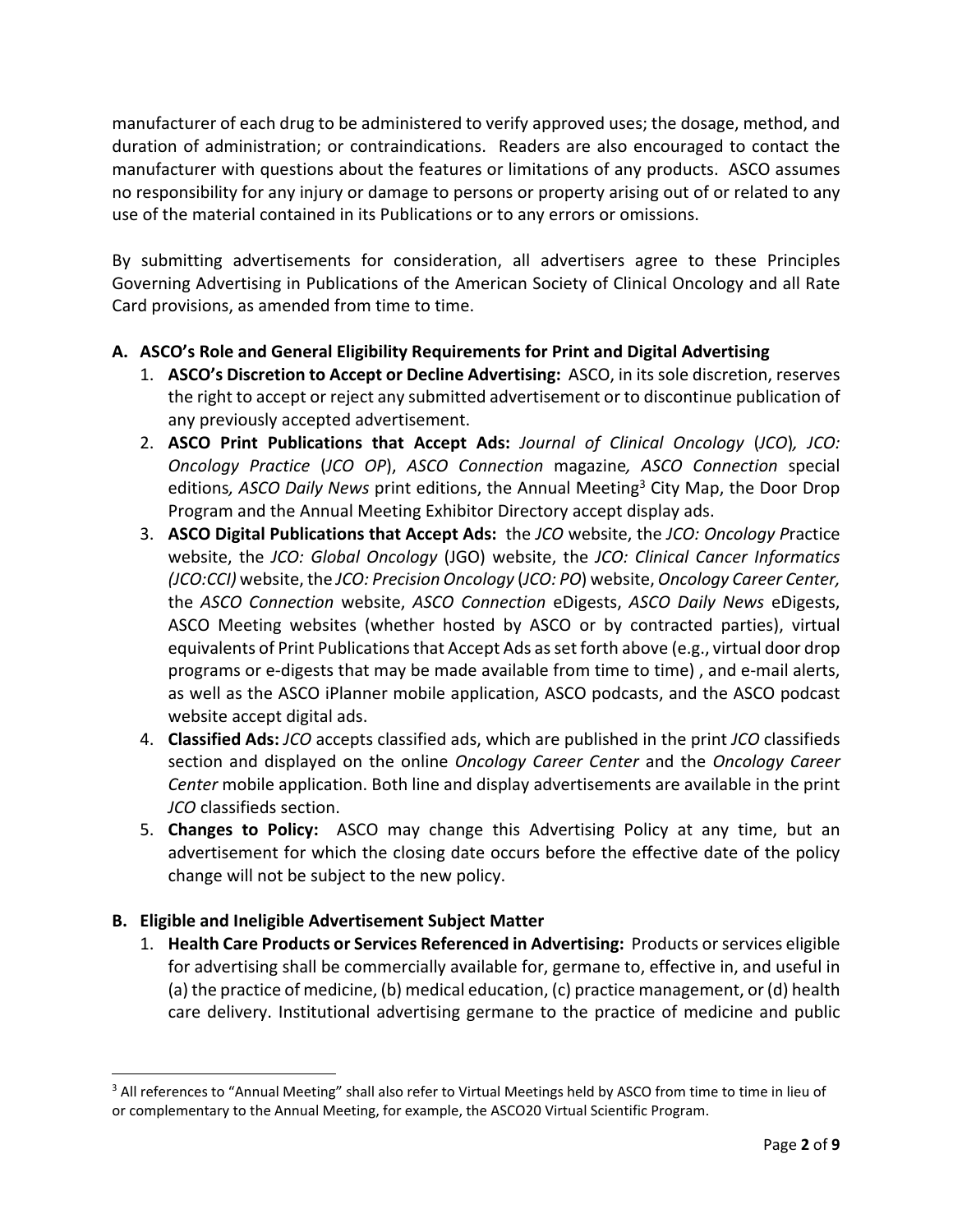service messages of interest to physicians may be considered eligible for appearance in ASCO Publications.

- 2. **Non‐Health Care Advertising:** In addition to health care products and services as described in No. 1 immediately above, other products and services that are offered by responsible advertisers and that are of interest to physicians and other health professionals are also eligible for advertising.
- 3. **Equipment, Instruments, and Devices:** ASCO determines on a case‐by‐case basis the eligibility of advertising for equipment, instruments, and devices intended for preventive, diagnostic or therapeutic purposes. Complete scientific and technical data concerning the product's safety, operation, and usefulness may be required. This data may be either published or unpublished. Samples of equipment, instruments or devices should not be submitted.
- 4. **Books:** ASCO may request a copy of the book for review to determine its eligibility to be advertised.
- 5. **CME Programs:** Advertisements for Continuing Medical Education (CME) programs will be considered if the CME sponsor is accredited by the Accreditation Council for Continuing Medical Education (ACCME) and is an accredited medical school (or hospital affiliated with such a school), a state or county medical society, a national medical specialty society, or other organization affiliated with the American Board of Medical Specialties (ABMS) member boards. A disclaimer must be included in the advertisement stating that sponsoring meeting societies do not endorse the CME programs.
- 6. **Calls for Patients to Participate in Clinical Trials or Clinical‐Trial Matching Services**: Advertisements containing such calls will be considered for eligibility if the trial is conducted by a party recognized by ASCO as a clinical research institution and the advertisement states the location of the clinical trial's registration in one of the clinical trial registries accepted by *JCO* (available upon request). Acceptance of an advertisement does not indicate approval of the call for patients; the advertiser is responsible for securing any necessary institutional review board approval.
- 7. **Classified Advertising**: The primary purpose of ASCO's classified advertising is to provide information related to physician placement opportunities ("help wanted" ads). *JCO* also will accept for placement in the classifieds section ads for residency positions, fellowship programs, grants, computer software, professional meetings, and physician services such as billing and recruitment.
- 8. **Miscellaneous Products and Services:** Products or services that do not fall under the above classifications may be eligible for advertising if they satisfy the general principles governing eligibility for advertising in ASCO Publications and are not inconsistent with ASCO's mission.
- 9. **Ineligible Advertising Subject Matter:** Alcoholic beverages, tobacco products, and investment opportunities may not be advertised. Advertisements directed at patients or consumers are not eligible for inclusion in ASCO Publications. Advertisements for dietary supplements and vitamin preparations are not eligible unless the U.S. Food and Drug Administration (FDA) has approved the claim(s) as to the safety and efficacy of the product for a disease state. Illegal products, services, or therapies may not be advertised.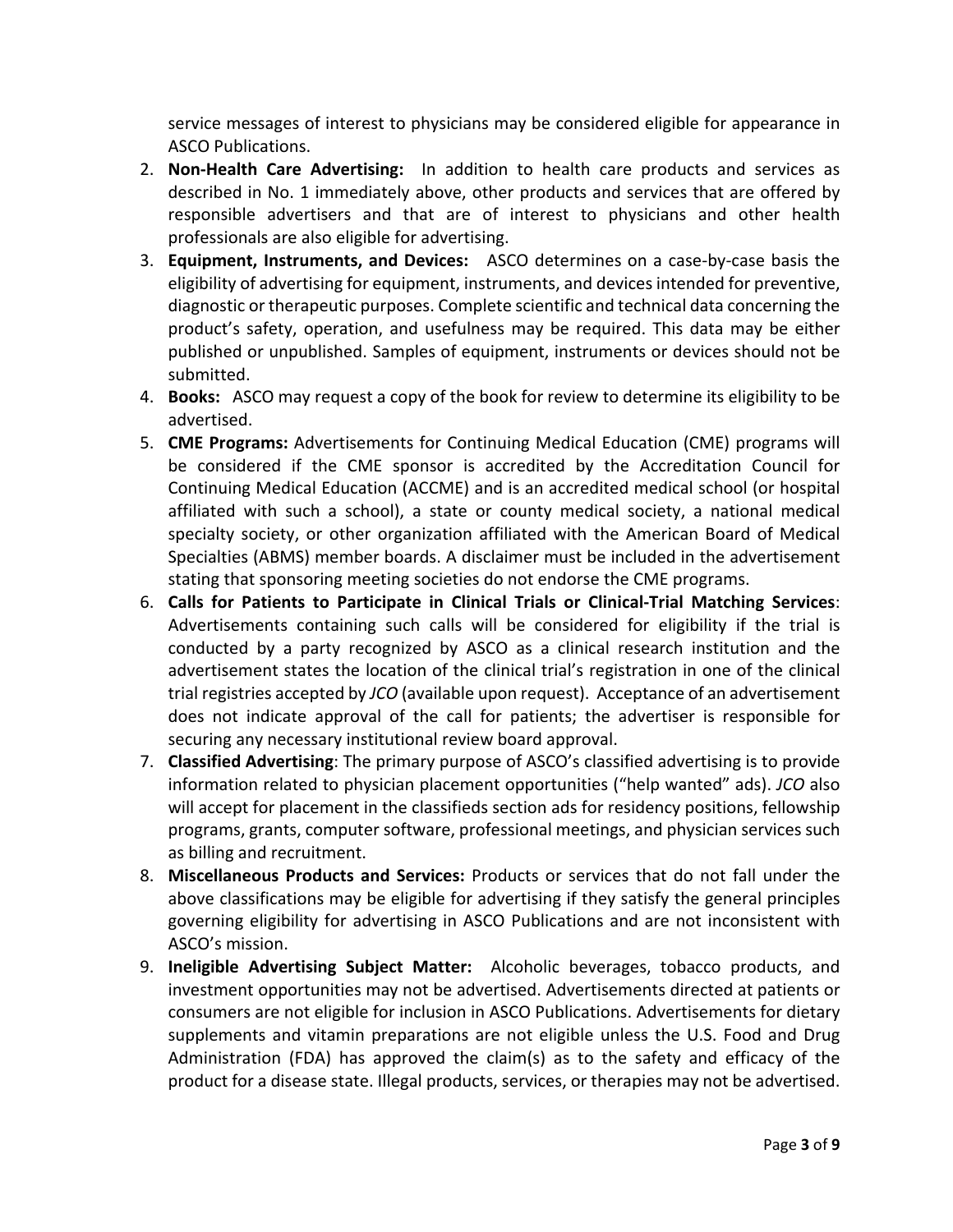10. **Contact:** Advertisers, media buyers, and others with specific questions about advertising acceptability in *JOP* should contact Harborside Press, LLC (phone: 631‐935‐7677; Website: harborsidepress.com), and for questions about advertising acceptability in all other Publications should contact the Walchli Tauber Group (phone: 443‐512‐8899; Website: www.wt‐group.com).

### **C. Content of Advertisements**

- 1. **FDA andOther Regulatory Requirements:** All advertisementsfor pharmaceuticals, drugs, devices, and other regulated products must meet all applicable legal requirements, including regulations of the FDA regarding advertisement and promotion. FDA regulations contain exacting legal controls over the claims that drug advertisers may make for their products and may require advertisements to identify contraindications, side effects, etc. Adherence to FDA and other legal requirements concerning the content of drug or other product advertising isthe manufacturer'sresponsibility. ASCO's acceptance of an advertisement is not an indication that the advertisement islegally compliant. ASCO may require an advertiser to furnish a certification of legal compliance. ASCO Publications will allow pharmaceutical manufacturers to run "corporate" or "teaser" ads prior to a product's official FDA approval. Such advertisements may not mention specific product names.
- 2. **Advertising Message:** An advertisement is the advertiser's message and should not be considered a reader's sole source of information regarding a product, service or therapy. All promotional claims must have complete citations of information to allow readers to critically evaluate the documentation.
- 3. **Statistical or Research Claims:** Claims that include statistical statements or clinical studies must be based on studies by qualified individuals and documented by specific references to content published in recognized scientific journals. Articles accepted for publication but not yet published may also be cited, but the name and issue date of the publishing journal must be furnished. Statements based on material approved by the FDA for the package insert are acceptable. Documentation based on scientific exhibits or personal communications are not acceptable.
- 4. **Advertiser and Product Identified:** The advertisement should clearly identify the advertiser of the product, service or therapy offered. In the case of pharmaceutical advertisements, the full scientific (generic) name of each active ingredient must appear. The only exceptions to this requirement are the "confidential reply box" option made available to classified advertisers of physician placement opportunities and the "corporate" or "teaser" type of advertisement mentioned in No. 1 immediately above, which may not state the name of a specific product until it receives FDA approval, but must provide the name of the advertising company.
- 5. **Price Comparisons:** All price‐comparison advertising must meet the following guidelines:
	- a. The source of all prices quoted must be identified within the advertisement, and substantiation must be available to ASCO and readers upon request.
	- b. If a price comparison is based on the advertiser's own research, that research must be available to ASCO and readers upon request.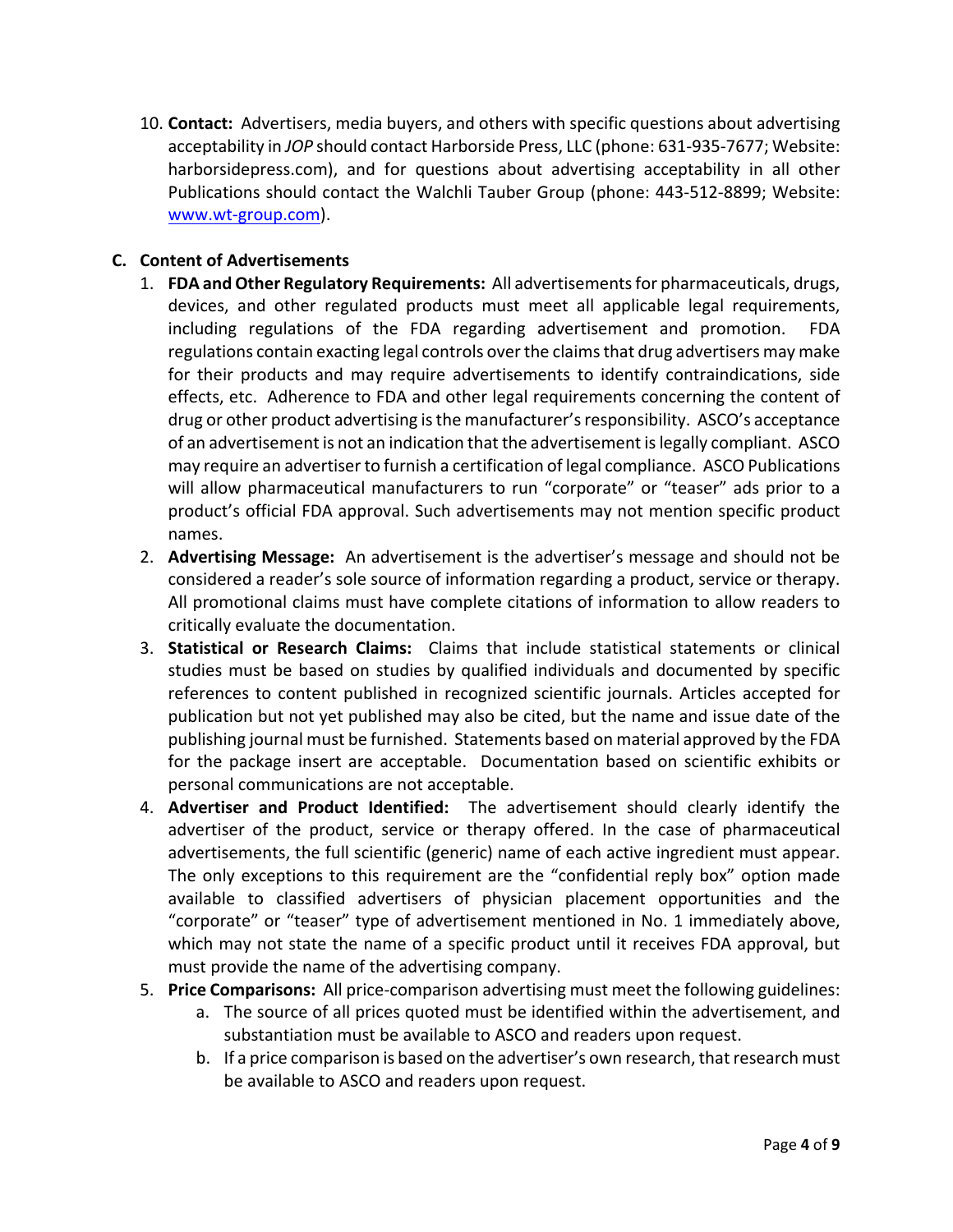- c. All advertising about prices must contain a qualification similar to the following: "Prices will vary depending on the location of purchase and other factors."
- d. For pharmaceutical products, in the absence of standard retail price comparison data, the manufacturer's suggested price may be used if so identified.
- e. For over‐the‐counter products, price comparisons must be based on manufacturer's suggested retail or resale price if so identified.
- 6. **Insurance Coverage:** Claims made in advertisements for insurance coverage must conform to the following guidelines:
	- a. Claims relating to policy benefits, losses covered, or premiums must be complete and truthful.
	- b. Claims made must include disclosure of relevant exclusions and limitations affecting the benefits advertised.
	- c. Claims incorporating quoted testimonials must meet the same standards as other claims.
	- d. Each advertisement for insurance products and services must include a statement indicating either the states in which the products or services are available, or the states in which the products or services are not available.
- 7. **Free Items and Contests:** Advertisements may not include offers for free merchandise or contests. Offers for discounts or coupons will be reviewed on a case by case basis.
- 8. **ASCO Name and Marks:** Use of a name, logo, trademark, or service mark of ASCO or its affiliates, except in reference citations, is not permitted without the express, written permission of ASCO, and the mere execution of an advertising agreement does not constitute written permission. Any reference to ASCO or its products or services in advertisements, promotional material, or merchandising by the advertiser or the agency is subject to ASCO's prior written approval in each instance.
- 9. **Unacceptable Ads:** This class of advertisements includes those that contain unfair comparisons or unwarranted disparagement of a competitor's products or services; deceptive or misleading claims; offensive language or art; attacks or derogations of a personal, racial, sexual, or religious nature; or are demeaning or discriminatory toward an individual or group on the basis of age, sex, race, ethnicity, religion, sexual orientation, physical appearance, disability, or other protected class.
- 10. **Advertorials:** Advertorials are not accepted for ASCO's Publications.

## **D. Additional Guidelines for Print Advertisements**

- 1. **Ad Placement:** Advertisements will not be placed adjacent to any editorial matter that discusses the product being advertised, nor adjacent to any article reporting research on the advertised product. Commercial advertisements in *JCO*, *JOP*, and *ASCO Connection* are welled at the front and back of issues. Advertisements are interspersed in *ASCO Daily News* editions. Premium positions are available at extra cost to the advertiser.
- 2. **Separate from Editorial Content:** Layout, artwork, and format of advertisementsshall be such as to be readily distinguishable from editorial content and to avoid any confusion with the editorial content of the ASCO Publication. The label "Paid Advertisement" may be required.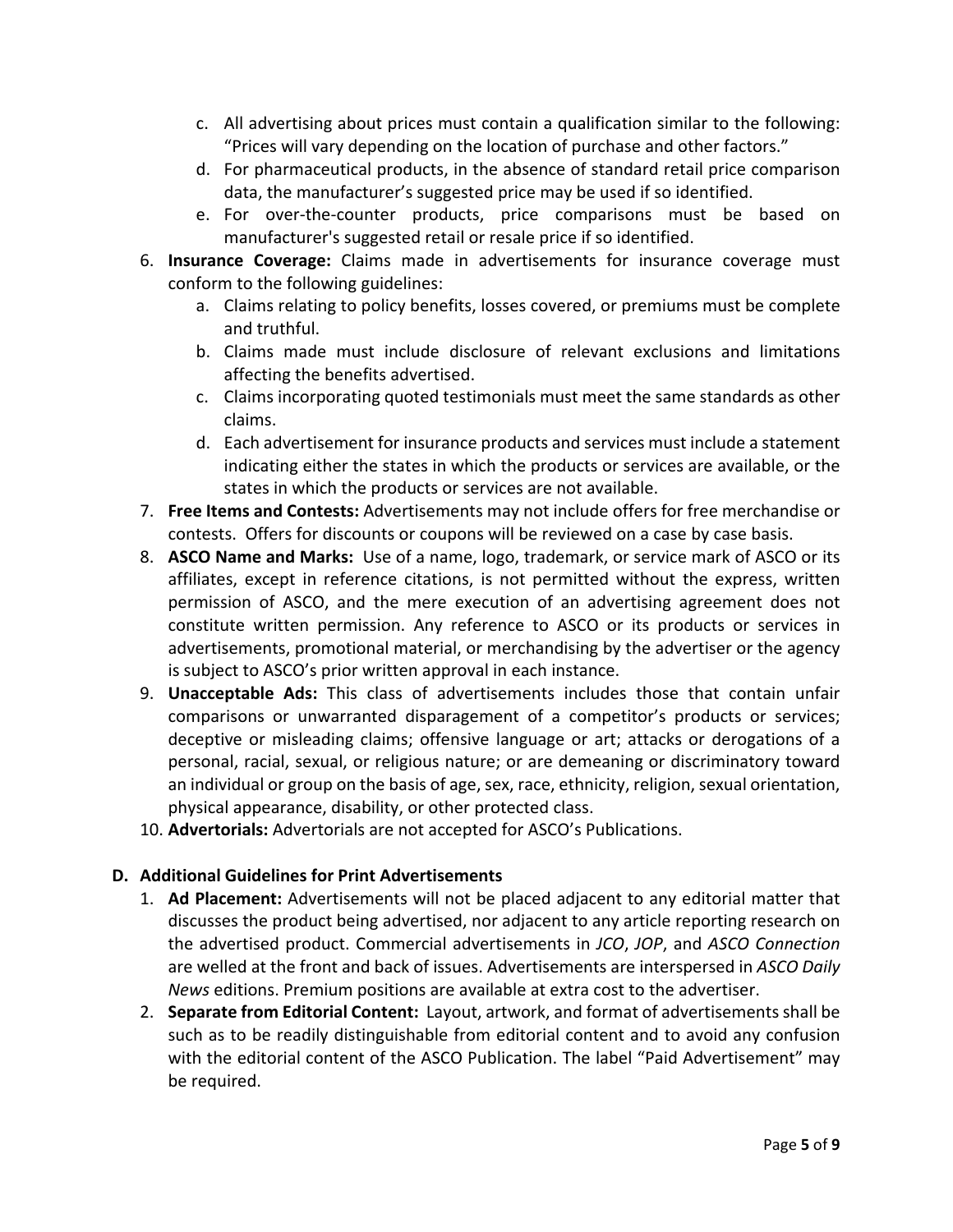- 3. **Competitive Products:** ASCO Publications make every effort to separate ads for competing products but shall have no liability in the event that ads for competing products run near or adjacent to each other.
- 4. **Special Features:** Special features such as bellybands and tip‐on covers are allowed, subject to ASCO approval and compliance with this Advertising Policy.
- 5. **Meetings Related Advertisements**: Printed advertisements and other marketing or promotional collateral by exhibitors at ASCO Meetings must comply with ASCO's Policy for Exhibitors and Other Organizations at ASCO Meetings.
- 6. **Inquiries:** Advertisers, media buyers, and others with specific questions about advertising placement in JCO and JCO OP should contact Harborside (phone: 631‐692‐0800); Website: www.harborsidenexus.com; questions about advertising placement in all other Publications should contact the Walchli Tauber Group (phone: 443‐512‐8899); Website: www.wt.group.com).

## **E. Additional Guidelines for Digital Advertising**

- 1. **Ad Types:** Digital advertisements on Publication websites (see Section A.3) may appear as fixed banners or as rotating advertisements. Multi‐media digital advertisements may be placed at the beginning of multi‐media content produced by ASCO. For guidelines related to digital advertisements in *JCO OP,* contact Harborside Press, LLC (phone: 631‐ 935-7677; Website: harborsidepress.com), and for questions about digital advertising guidelines in product apps, contact the Walchli Tauber Group (phone: 443‐512‐8899; Website: www.wt.group.com).
- 2. **Ad Placement:** Advertisements that appear on a given page of a Publication's website, app, email, or other electronic platform may be related to the general, high‐level category or subject of the editorial content (e.g., disease state or meeting track). However, such digital advertisements may not be placed adjacent to editorial content concerning the same Company, product, or therapy as that being advertised *unless* such juxtaposition is random within the general, high‐level categories designated.
- 3. **Confidentiality:** ASCO does not release personally identifiable data on the users of its websites, mobile applications, or e-mail service to advertisers. Digital advertisers may receive reports that show aggregated data about response to their advertisements, for example, the number of ad impressions and the number of times an advertisement was accessed.
- 4. **Links Off‐Site:** Advertisements may link off‐site to a commercial website, provided that viewers are clearly informed that they are viewing an advertisement and of the identity of the advertiser. ASCO may require that a disclaimer about the off‐site website be included. The advertiser's website may not frame the Publication's website content without express permission, shall not prevent the viewer from returning to the Publication's website or other previously viewed screens, may not redirect the viewer to a website the viewer did not intend to visit, and shall not give the mistaken appearance that the advertiser's website is in any way affiliated with, controlled by, or endorsed by ASCO. ASCO reserves the right to disallow or remove links to other websites. The website URL to which the advertisement links must be provided to ASCO for review and prior approval, and the website must adhere to the following requirements: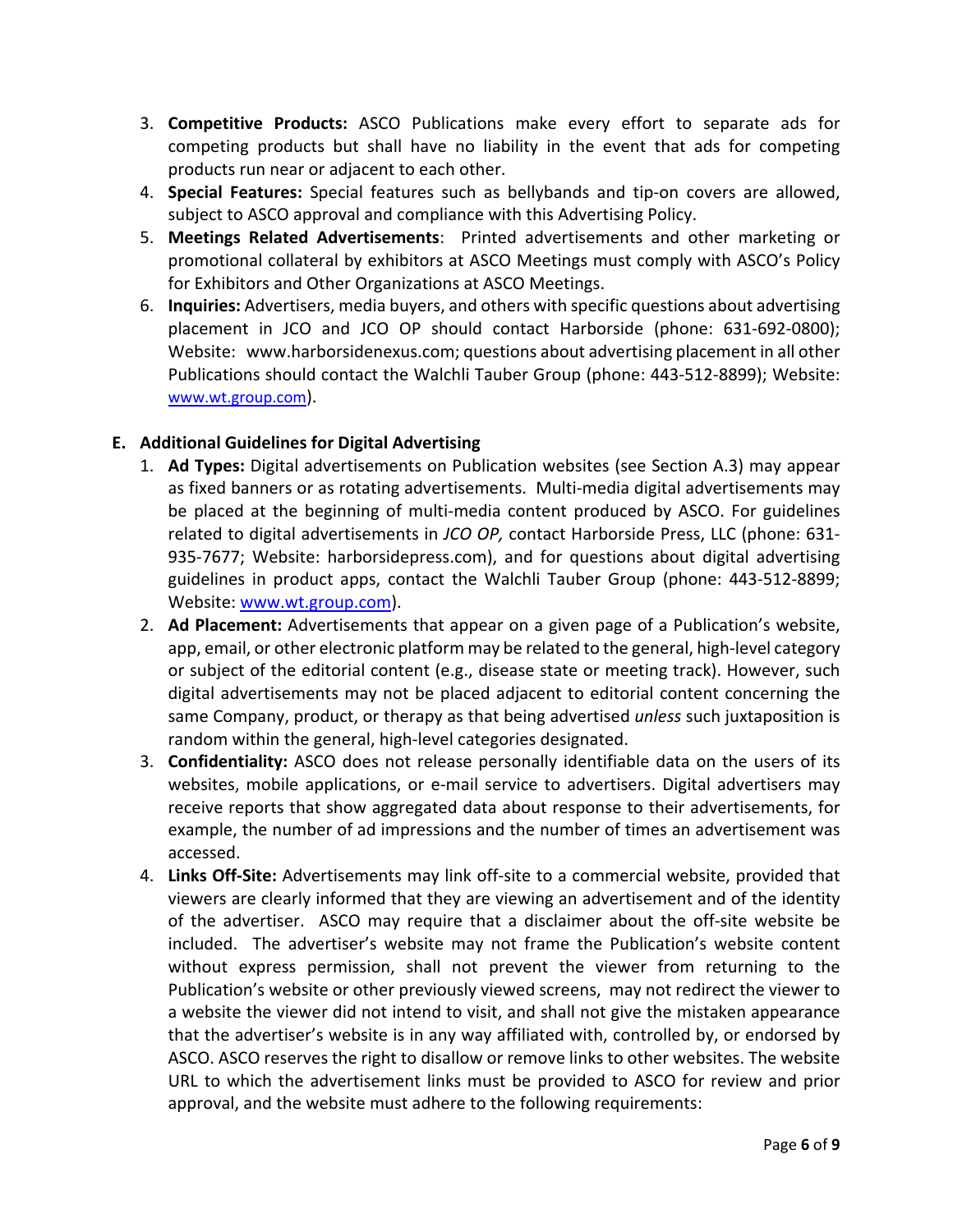- a. The company sponsoring the website must be clearly displayed.
- b. No registration of personal information (including DEA, NPI, or ME numbers) may be required before reaching the website.
- 5. **Expanded Ad Units:** For advertisements that display additional content on a larger space than the advertisement itself (i.e., PointRoll or other expandable ad units), the additional content must display only when the user clicks the ad or ASCO deems the roll‐over delay to be an acceptable speed (two seconds being the current standard, subject to change at ASCO's discretion). ASCO reserves the right to approve the size and content of expanded ads.
- 6. **Native Advertising & Sponsored Content:** Native Advertising and Sponsored Content will be permitted on the Journal of Clinical Oncology website via a link to *The ASCO Post* under the following conditions:
	- Sponsors will have the ability to promote sponsored content via native advertising tiles, located within dedicated sections of the Journal of Clinical Oncology or The ASCO Post. These sections are to be clearly labeled as "Sponsored Content".
	- The "tiles" should not resemble banner advertising and are subject to ASCO review.
	- Pages jumped to from the "tiles" must comply with the "Links Off-Site" requirements above, and must clearly indicate at the head of the page that it is "Paid Advertising" or "not ASCO content" or contain a similar indication acceptable to ASCO.
	- Sponsored Content under "The ASCO Post" banner may include generic names within articles, as long as more than one therapy is discussed.
	- Sponsored Content that purports to be editorially independent should consistently and transparently identify the Content developer(s) responsible for the content presented. Methods of attribution will vary by content type, and may include byline authorship, reference to an editorial board responsible for the content, attribution to an individual author, or an individual contact identified for questions or correspondence. The purpose of clear and transparent attribution is to inform the reader, listener, or other consumer of the Sponsored Content about the identity, qualifications, and authority of the Content developers and to make clear that the content is not ASCO content.
	- ASCO maintains final review and approval of Sponsored Content being promoted.
	- Each piece of Sponsored Content will include a disclaimer satisfactory to ASCO that the content does not necessarily reflect the views of ASCO and was not developed by ASCO staff.
- 7. **Meetings Related Advertisements**: Digital advertisements and other marketing or promotional collateral by exhibitors at ASCO Meetings must comply with ASCO's Policy for Exhibitors and Other Organizations at ASCO Meetings.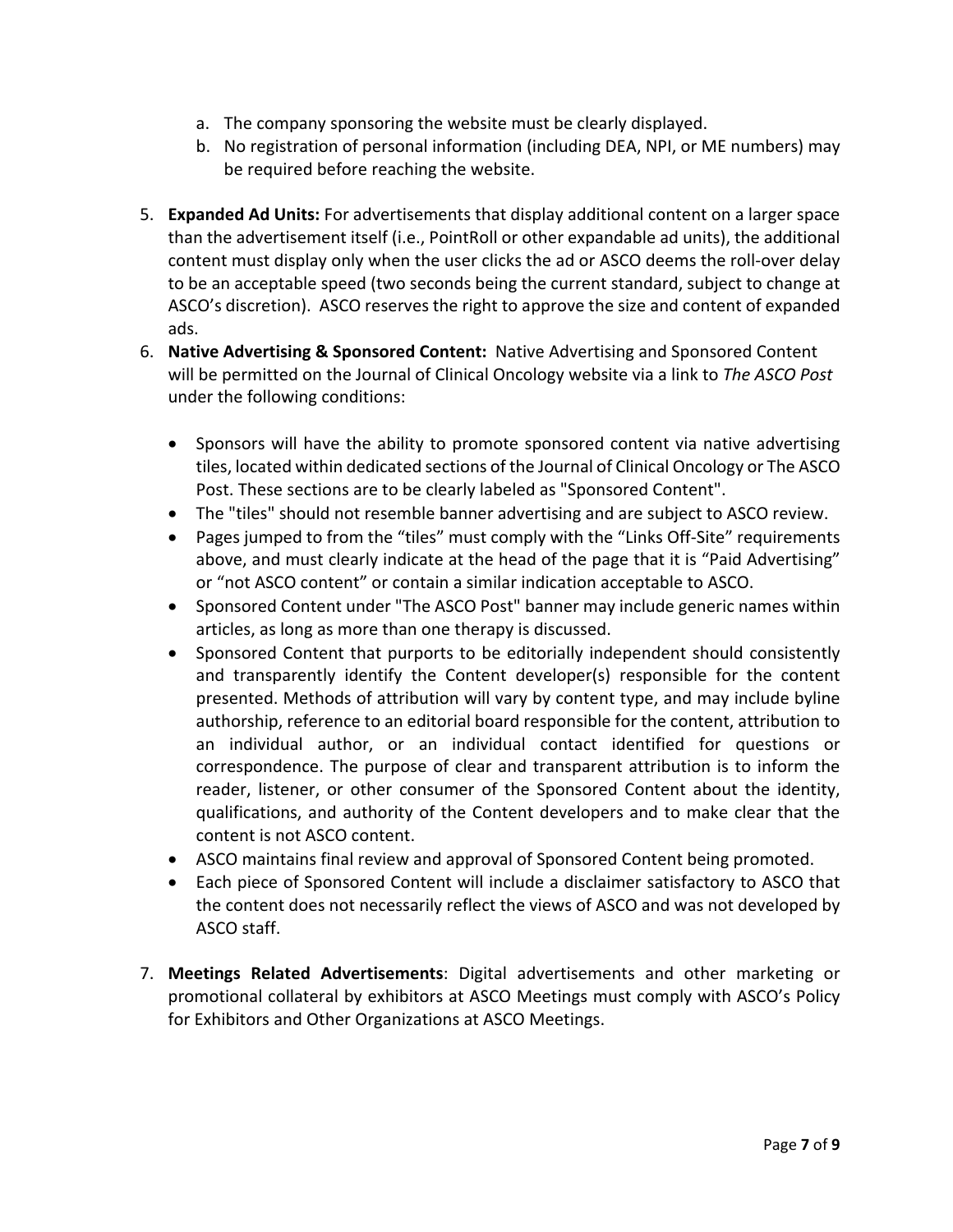### **F. E‐mail Alert Advertisement Requirements**

E‐mail alerts related to ASCO Publications may have text or HTML advertisements embedded in the e‐mail. The word "Advertisement" must appear above or below the advertisement.

#### **G. Podcast Advertising**

- 1. **Content:** Advertising on podcasts must comply with the "Content for Advertising" guidelines as set forth in Section C, and they are subject to the review and approval of ASCO.
- 2. **Types of Podcast Advertising:** Advertising on ASCO Podcasts may appear as audio files provided by the advertiser of a length governed by the individual podcasts.
- 3. **Ad placement:** Advertisements that appear in an individual podcast will be served by the podcast hosting platform; audio advertisements must be placed at the beginning (pre‐ roll) of podcast content produced by ASCO. Advertisements that appear in a given podcast may coincidentally be related to the subject of an article, but such juxtaposition must be random.
- 4. **Independence:** Advertisers that provide audio files for ASCO Podcasts shall have no involvement in content selection, development, or scheduling for those podcasts, and shall not include anything in the advertisement that would imply or indicate any such involvement.
- 5. **Inquiries:** Advertisers, media buyers, and others with specific questions about advertising acceptability in ASCO *Daily News* Podcasts should contact The Walchli Tauber Group (phone: 917‐837‐4796; website: www.wt‐group.com). All other ASCO Podcast inquiries should be directed to Harborside (phone: 631‐692‐0800; website: www.harborsidenexus.com).

#### **H. Digital Sponsorships**

- 1. **Availability.** ASCO has a limited number of opportunities for sponsored sections on the *JCO* website, *JOP* website, the *JGO* website, the *JCO: Clinical Cancer Informatics* website, the *JCO: Precision Oncology* website and the ASCO podcast website.
- 2. **Selection of Supporters.** ASCO may accept or reject supporters for sections on the foregoing websites in its sole discretion. When possible, ASCO will secure multiple supporters for a given sponsored section.
- 3. **Independence**. Advertisers that provide support for sections on the foregoing websites shall have no involvement in content selection or development for those sections.
- 4. **Acknowledgements.** Sponsorship acknowledgment and editorial content must be clearly separated. Acknowledgment of support will not make any claims for any supporting company's product(s). ASCO determines final wording and position of the acknowledgments.

#### **I. Miscellaneous Terms**

1. **Schedule:** New advertising inserts must be submitted 15 working days before the ad closing date for review by ASCO to ensure compliance with ASCO advertising policies. New run‐of‐book advertisements must be submitted 10 working days before the ad